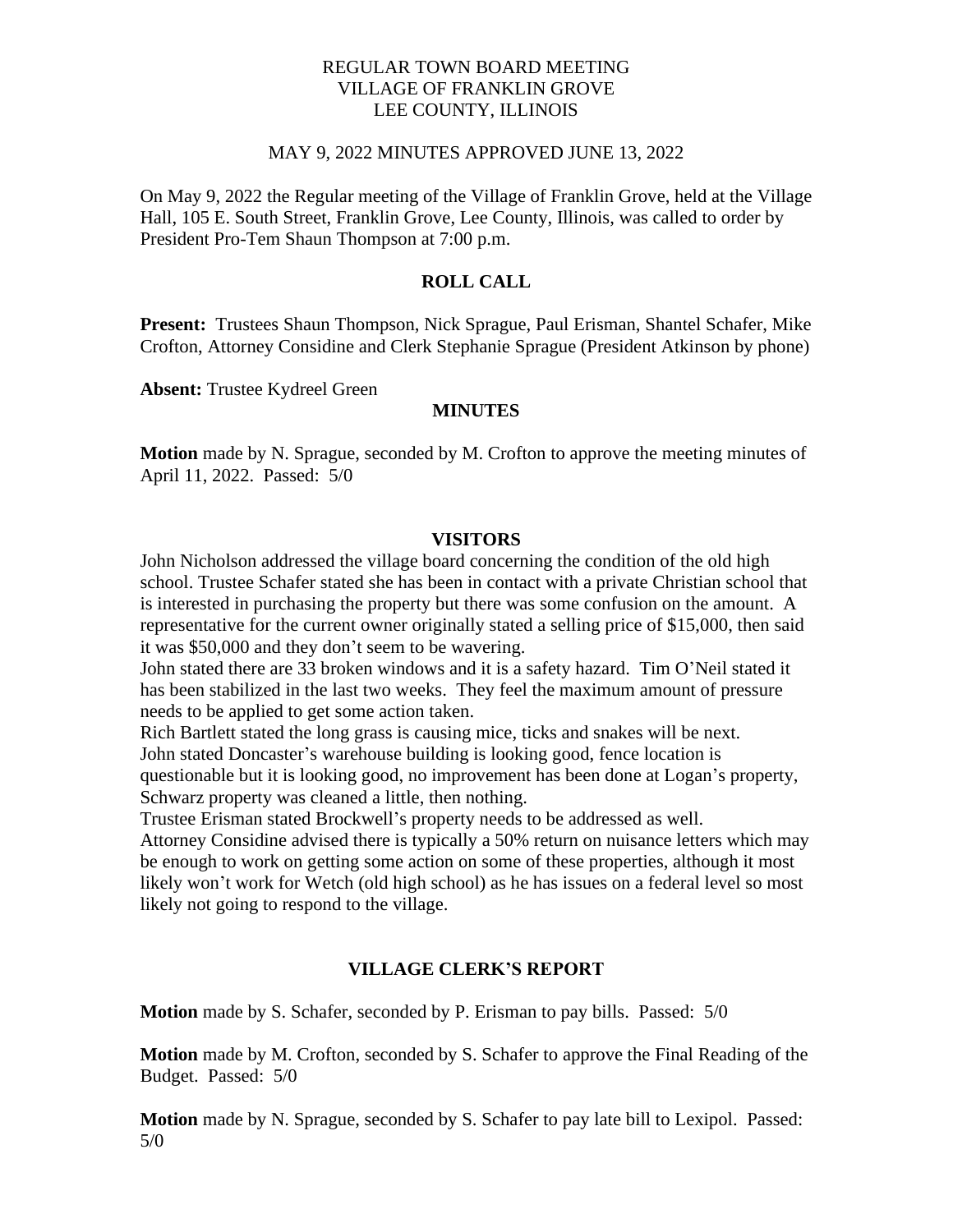### **POLICE REPORT (Chief Harney)**

Complaints/Calls for Service – 12 Traffic Stops  $-3$ Traffic Arrests  $-2$ Traffic Warnings – 1 Ordinance Warnings – 1 Motorist Assist – 1 House Checks – 1 Assist other Agency  $-1$ Investigation  $-1$ 

Chief Harney stated squad car repairs will be \$6,000 for new engine.

**Motion** made by S. Schafer, seconded by M. Crofton to start with timing chain and belt and in the event that doesn't remedy the problem to approve for \$6,000 to be authorized by Trustee Erisman. Passed: 5/0

# **LEGAL ISSUES (Attorney Considine)**

None

# **GENERAL ISSUES**

**Motion** made by N. Sprague, seconded by S. Schafer to approve the Raffles and Poker Runs ordinance. Passed: 5/0

**Motion** made by S. Schafer, seconded by P. Erisman to approve the Meeting Schedule. Passed: 5/0

**Motion** made by M. Crofton, seconded by S. Schafer to approve the Fee Schedule. Passed: 5/0

## C**OMMITTEE REPORTS**

## **STREETS & ALLEYS**

(N. Sprague Chairman)

Trustee Sprague advised the board the patching work will be done in the next few weeks. Everything that is not painted white is for the village employees to repair. Delbert Schafer asked about the Lutheran Church parking area. Trustee Sprague will take a look at it.

#### **WATER & SEWER**

(M. Crofton Chairman)

None

### **COMMUNITY DEVELOPMENT** (S. Schafer Chairman)